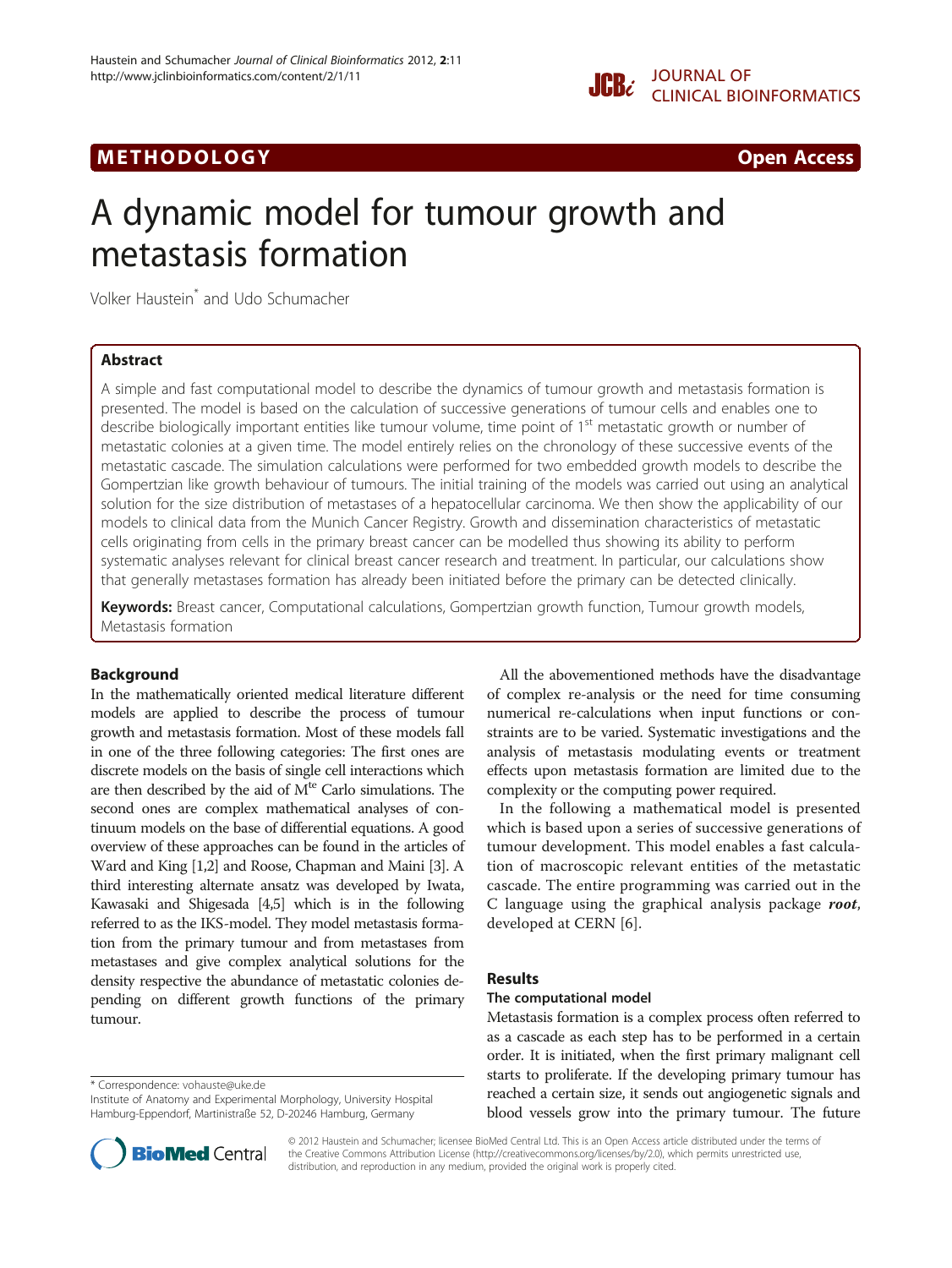metastatic cell has to dissolve itself from the tumour mass by loosening of cell to cell contacts and has to degrade the basal lamina and the surrounding connective tissue. Having achieved this step in malignant progression, the future metastatic cell has to enter the bloodstream by migrating through the blood vessel endothelium. Once arrived in the circulation, the future metastatic cell has to survive in it and has to attach to the endothelium in the organ of the future metastasis. After attachment to the endothelial cell, the cell has to transmigrate through the endothelium and has to lodge in the stroma of the host organ. Presumably under the influence of local growth factors, the metastatic tumour cell has to proliferate in order to become a clinically detectable metastasis.

The characterized cascade can be effectively modelled by following this chronology of the events and making some realistic assumptions on the underlying distribution functions. This approach will be outlined in the following.

At each stage or generation of development a malignant cell inside a tumour has three possibilities: mitosis with doubling, apoptosis or migration into the next compartment where it becomes a potential metastatic cell. Each of these processes follows an exponential distribution with a characteristic constant  $\lambda_{a,m,d} = \log(2)/T_{a,m,d}$ . With the restriction of no overlap in time, that implies that the  $1<sup>st</sup>$ started process will be executed, this results in a common exponential with  $\lambda_G = \lambda_d - \lambda_a - \lambda_m$  and a time per generation  $T_G = \log(2 \cdot d)/\lambda_G$ . The fractions  $\lambda_{a,m,d}/\lambda_G$ , takes the values a, d and m and fulfil the constraint  $a + d + m = 1$ ; the numbers are not necessarily constant over all considered generations. After n cycles this leads to  $(2 \cdot d)^n$  tumour cells. The number of potential metastatic cells is simply  $\Sigma(2\text{-}d)^{(n-1)}$ ·m. Either taking m(n) = m $\delta^n$  or for calculation purposes more convenient leaving m constant and multiplying with a power of the actual number of cells, a metastasis formation process proportional to tumour volume V ( $\delta$ =1), surface  $V^{2/3}$  or diameter  $V^{1/3}$  ( $\delta$ <1) can be realized. Different interactions in the environment of the tumour or inside the lymphatic or blood vessel system will then lead to a finite life cycle of these disseminated cells either while being killed by the immune system respective by apoptosis or due to successful colonisation into the stroma of a peripheral organ. Again we assume an exponential distribution; now with the decay constant  $\lambda_{env} = \lambda_k + \lambda_c$ .

In continuation of the generation model with the time steps  $T_G$  we have to distinguish between cells that just enter the circulation and those that have already populated the blood or lymphatic system. The later group are surviving cells originating from former generations which had already entered circulation prior to the actual time step  $T_G$ . These cells will simply be successively reduced by a factor  $F = exp[-\lambda_{env} \cdot T_G]$ . Accordingly the part (1-F) will be eliminated from the blood system. In

our model only the small fraction  $\lambda_c/\lambda_{env}$  of these cells will each colonise and develop metastases. The mean time point can be calculated by integrating the distribution function of such an exponential decay. The other group of cells, cells that just enter the circulation are subject to a different treatment. The process of creation and immediate elimination during the same time step  $T_G$  has to be accounted for. Number of surviving cells as well as mean time point and number of colonizing cells can be calculated by the combination of both the distribution function for dissemination into the blood stream and function for subsequent colonization of the stroma. Especially when the time scales for the life cycle  $T_{env}$  in the environment respective the generation time  $T_G$  differs significantly, this approach is necessary to calculate a more precise time of  $1<sup>st</sup>$  metastasis formation.

From the computational point of view simply a loop over N generations was generated, where each cycle generates the cell size of the primary tumour, number of disseminated cells in the blood or lymphatic vessels and the number of metastatic cells per  $T_G$  and in total at time  $n \cdot T_G$ . Following the same strategy and by the use of recursion techniques the development in time of per  $T_G$ released metastatic cells and the process of secondary respective multiple metastases formation from metastases was calculated. If not indicated otherwise the further calculation is performed under the assumption, that metastases grow with the same speed and to the same maximal tumour size as the primary tumour.

#### Modelling tumour growth: the Gompertz-function

In the following we will demonstrate the features of our straightforward strategy using the widely used Gompertzian growth function given by  $g(x)=\mu \cdot x \cdot \log(b/x)$ . The parameter b is the asymptotic maximal reachable cell or tumour size and μ is the growth constant. Integration gives a tumour size of  $G(t) = b(1-\exp(-\mu \cdot t))$ . For metastasis formation a rate of the following form was taken by IKS:  $β(x) = γ·x<sup>α</sup>$ . The parameter γ is simply the colonization coefficient and α stands for the fractal dimension of blood vessels infiltrating the tumour. In principle α denotes the fraction of tumour cells which participate in metastasis formation. For example  $\alpha = 2/3$  reflects a superficial angiogenesis of the tumour and dissemination occurs then notably only from the surface.

From the above given equation for  $G(t)$  the initial characteristic doubling time T<sub>D</sub> can be calculated to T<sub>D</sub> = -1/ $\mu$ ⋅log  $(1-\log(2)/\log(b))$ . In our model only the fraction d leads to further tumour growth, this simply translates to  $T_G = T_D \cdot \log(2 \cdot d) / \log(2) = \log(2 \cdot d) / \lambda_G$ . To realize the Gompertzian like bending behaviour two different models were used. In the  $1<sup>st</sup>$  model - the Metabolic Stagnation model (MS-model) - a per generation variation of  $T<sub>G</sub>$  with log(b)/log (b/x) was taken, where x denotes the tumour size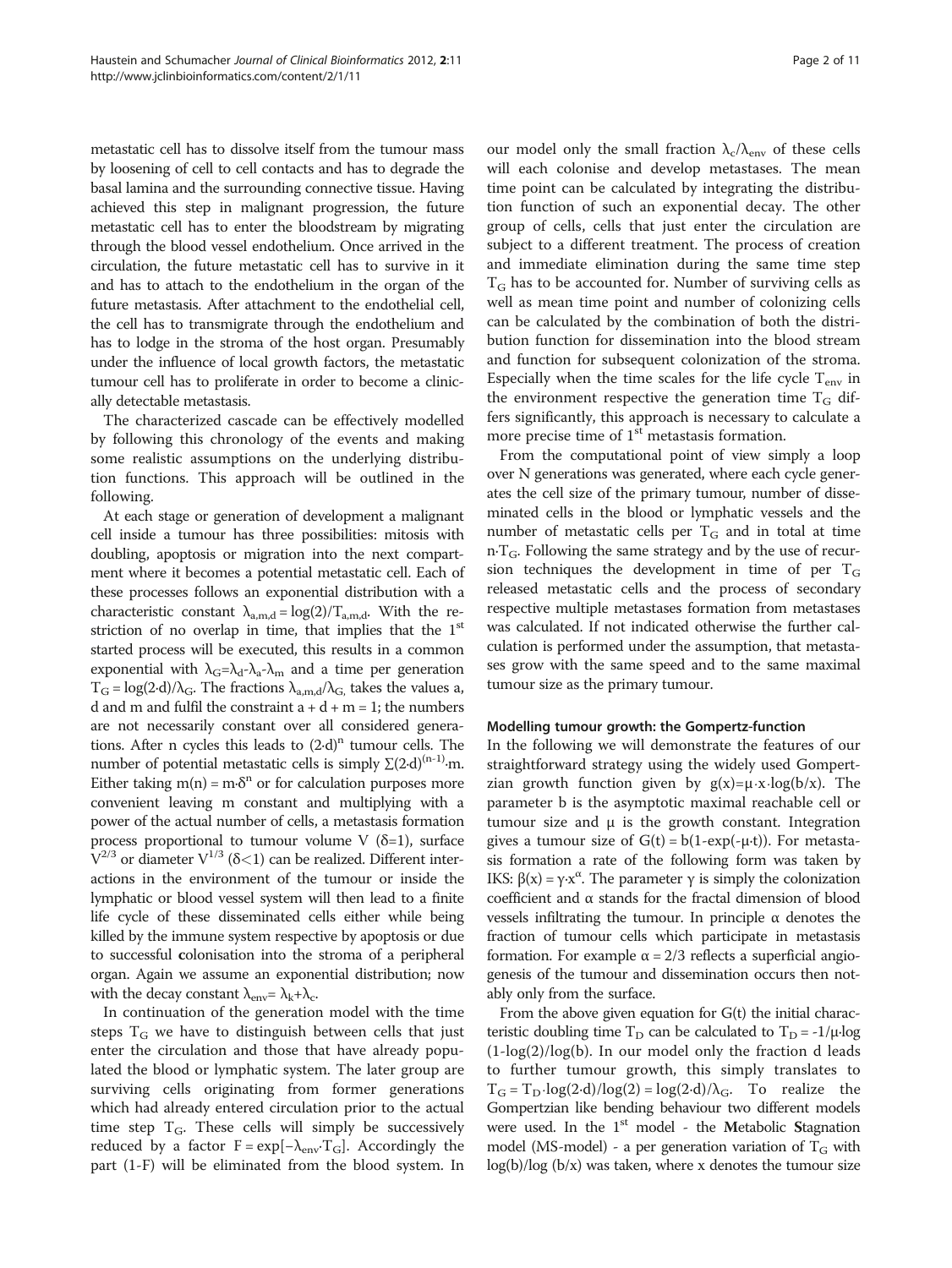<span id="page-2-0"></span>before starting a new generation of tumour cells. In the 2<sup>nd</sup> model, a continuous decreasing of the doubling rate was assumed; the numbers can be calculated by a fit to a given Gompertzian growth. With the constraint  $a + d + m = 1$  this reduction is compensated by a successive increasing of the number of apoptotic cells. This approach lets the generation time constant over the entire live cycle of the tumour and will be referenced to as the model of Generation Dependent Rates (GDR-model). Our approach takes the biology of the cell cycle into account and represents an approximation of the Gompertzian growth. Especially the S-shaped bending in the saturation region of the growth curve is not perfectly reproduced. An over-estimate of the tumour volume of up to 10% depending on the weights during the fit procedure remains for the GDR-model. The MS-model fits marginally better, but possesses the same tendency. Figure 1 shows the simulation results for a hepatocellular carcinoma fitted by the IKS-model [[4](#page-10-0)]. In this specific case chemotherapy started 639 days after initial diagnosis of the primary tumour. Due to this long onset, information about nearly undisturbed tumour growth as well as number and growth of metastases, which were detected for the  $1<sup>st</sup>$  time on CTimages 432 days after primary diagnosis, are available. The values which we adopted from IKS were the cell size b = 7.3⋅10<sup>10</sup> cells and  $\mu$ =0.00286 day<sup>-1</sup>, which leads to an initial doubling time  $T_D$  of 9.8 days. As aforementioned in the 1<sup>st</sup> simulation step of our model of successive generations of tumour cells three concurrent processes are considered: doubling, apoptosis and dissemination respective migration into the next compartment. The branching ratio for cell doubling d to the combined term of apoptosis and migration  $a + m$  was set to 2:1. This somewhat arbitrary

choice has the advantage of both, smaller simulation time steps  $T_G$  because of the relation  $T_G = T_D \cdot \log(2 \cdot d) / \log(2)$ and the possibility of a variation of the rate for migration in a wide range with respect to the constraint  $a + d + m = 1$ . Dissemination from the primary occurs at a calculated ratio of m =  $2.49 \cdot 10^{-6}$  to get the identical number of metastases as given by IKS for day 432 after diagnosis at a colony size of ~4.6⋅10<sup>7</sup> cells. In the 2<sup>nd</sup> simulation step the disseminated and potential metastatic cells will be followed up. The ratio for elimination by the immune system respective successful colonisation was taken to  $10^{-4}$  at a mean lifetime of the tumour cells in the bloodstream of 1 day. Tumour growth and the different simulation steps of the developing cascade are shown for the MS-model. The tumour growth function is in return underlayed with a fit of the Gompertzian growth with  $b = 7.321 \cdot 10^{10}$  cells and  $\mu$ =0.00296 day<sup>-1</sup>. The full blue line shows the number of per generation colonizing cells with the characteristic maximum at the time, when the variation of the Gompertz function has its maximum  $d/dt[dG/dt] = 0$ . The green asterisk stands for the cumulative numbers of  $1<sup>st</sup>$  order colonies.

The broad accordance of our rather simple model with the analytical solution of IKS is shown in Figure [2,](#page-3-0) where the cumulated number of metastases from the primary and higher, up to the  $3<sup>rd</sup>$  order metastases is plotted for both models. In the original article [[4\]](#page-10-0) a complex solution for the density of metastases and meta-metastases is given. The cumulated number of colonies of a given size can be obtained by integrating the density and taking the positive real and the adjacent 16 complex residues for the calculations; please refer to the original article for a deeper

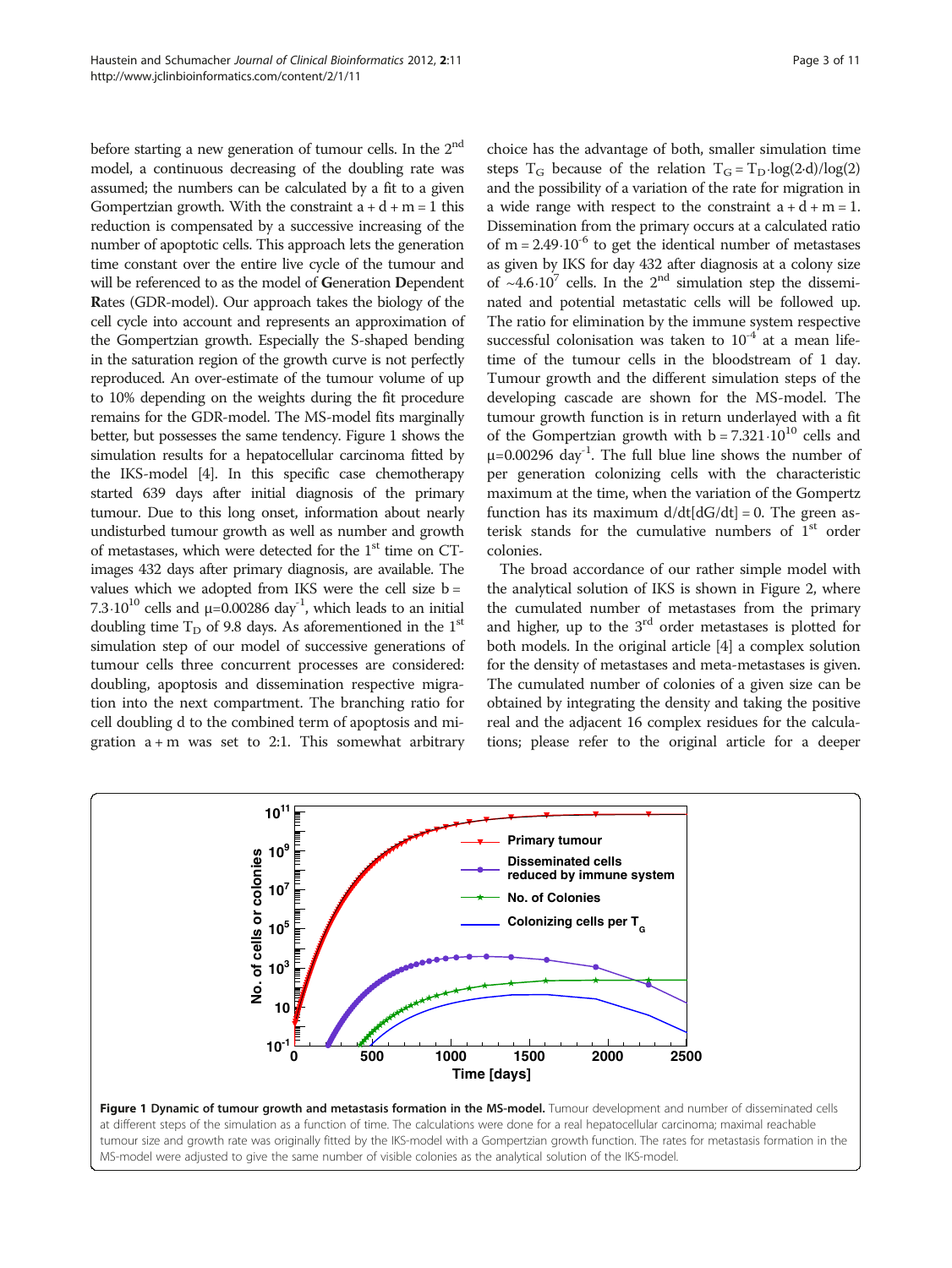understanding of the details of the analytical solution. Different to the MS-model, where the same set of parameters were used as shown above, in the GDR-model the  $1<sup>st</sup>$  of both metastasis steps was assumed to be proportional to  $V^{2/3}$ . This is in accordance with the IKS-model where the fit gives a value of 0.663 for the fractal dimension α. The initial rate for doubling  $d_i = 2/3$  was selected to be identical as the one for the MS-model. The difference between  $d_i$ and the final  $d_f = 1/2$  was then obtained by a step by step decrease of di by 1.23%. This value was calculated by a fit of our approach to the given Gompertzian function. Due to the normalization procedure at a colony size of  $\sim$ 4.6⋅10<sup>7</sup> cells the rate for dissemination from the primary tumour was calculated to be m =  $1.17 \cdot 10^{-3}$ . The combination of the ratios for dissemination and the  $10^{-4}$  for colonisation in the GDR-model is comparable with the 5.3⋅10-8 day-1 given by IKS. Both models are in good agreement with the analytical solution on day 432 but also on day 632 when metastases had progressed. Differences can be observed when the total number of clinically not detectable metastases including single cells was examined. Both of our models reach only a level of ~70% as compared to the analytical solution. These under-estimates are due to the above-mentioned systematic differences between the Gompertzian function and our approximations. Nevertheless, both models fit the clinical data of the hepatocellular carcinoma with high precision, which is remarkable as different proportionalities for the calculation of metastases

formation were used. From a macroscopic point of view,

the MS-model seems to "simulate" metastasis formation proportional to the surface of a tumour. A more detailed view of the dynamics with the same parameter set as above is shown in Figure [3.](#page-4-0) The total numbers of colonizing cells from the primary and from metastatic tumours are plotted together with the total amount of metastatic cells. The red open symbols stand for the MS- and the filled blue symbols for the GDR-model. About 22 month after initial diagnosis the overall cell size of the  $1<sup>st</sup>$  order metastases reaches the tumour mass of the primary, about 2 years later this accumulates to the hundredfold primary tumour mass. This calculation corresponds to the time, when the  $2<sup>nd</sup>$  order metastases would become clinically important. At this time point they provide a tumour mass comparable to the total mass of the 1<sup>st</sup> order metastases. Of course this calculation only corresponds to the patient if there are no clinical interventions such as surgical removal of the primary tumour and that metastases grow at the same rate as primary tumours do. An excision or a total embolisation of the tumour at the earliest time would lead to a significant decrease of 1<sup>st</sup> order metastatic tumour mass of about 2 decades (dashed-dotted lines).

In the previous paragraph we proposed two models that describe a mitotic behaviour variable in time, but emanate from biologically totally different approaches. Both models show a Gompertzian like tumour growth and reproduce the metastasis formation of a given hepatocellular carcinoma. Before demonstrating the validity for breast cancer research we next show model systematic spread.

Figure 2 Comparison of the cumulated number of metastases in the MS- and GDR-model with the IKS-model. Cumulated number of metastases derived from the primary tumour and the 1<sup>st</sup> order metastases for the MS- and GDR-model with the analytical solution from IKSmodel. The days 432 (lower band) and 632 (upper band) after diagnosis of the primary tumour were chosen, which occurred 678 days after the initiation of the tumour. The clinical data were initially fitted by IKS for a hepatocellular carcinoma following the Gompertzian growth function with a rate for metastasis formation proportional to  $V^{663}$ . To get an impression of the influence of the metastases from metastases formation the contribution of the 2<sup>nd</sup> order metastases is shown separately for the GDR-model in the lower left corner. The 2<sup>nd</sup> order metastases formation from MS is below the chosen range.

<span id="page-3-0"></span>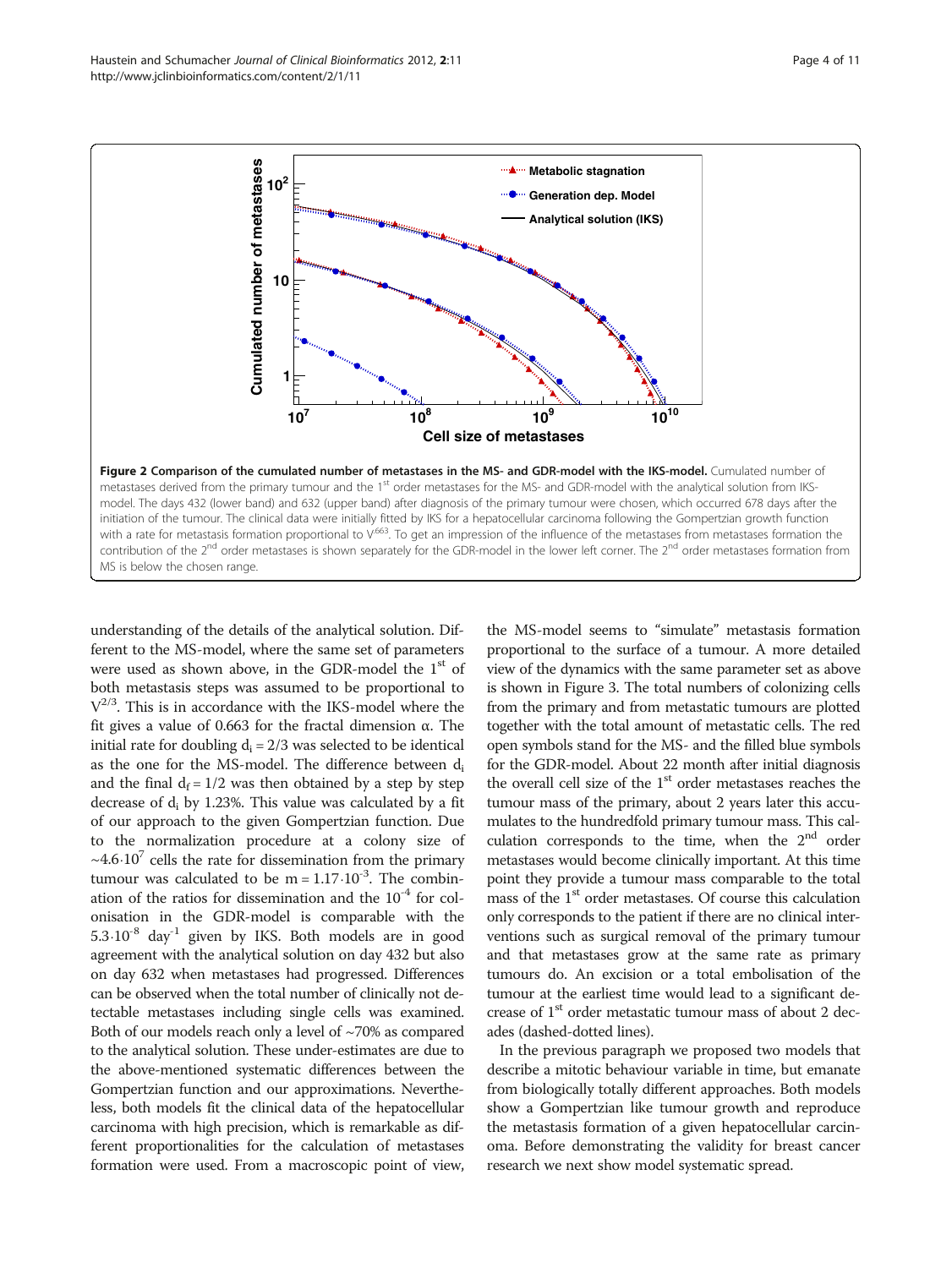Systematic investigations From the clinical point of view the most pressing question to be answered by this model is: when does the  $1<sup>st</sup>$ malignant cell spread out to form a distant metastasis? In the two parts of Figure [4](#page-5-0) the mean time  $T^{1stM}$  is plotted against the maximal tumour cell size denoted by the parameter b. Each data point consists of 2000–10000 entries, based on randomized "one colonizing cell" events, taken from the former generated metastases distribution function. Tumour growth was followed up for about 25 years; at least for primaries with cell size  $\approx 10^9$  metastasis formation will occur in all patients.

As can be deduced from the above given equation for G(t) the characteristic bending of the Gompertzian curve depends both on the maximal tumour size b and the rate parameter μ. On the other hand a constant μ translates in our model into a slightly b dependent initial  $T_D$ . For our calculations we choose a  $T_D$  of 5, 10 (comparable to the 9.8 days from IKS) and 20 days at a reference cell size of  $b = 10^{11}$ . To be comparable with the previous results dissemination from the primary occur proportional to V for the MS- respective  $V^{2/3}$  for the GDRmodel. All rates and the lifetime of the tumour cell were chosen the same as in Figure [2](#page-3-0), 3. A lifetime of 1 day is small or comparable to  $T_D$  and  $T_G$ ; hence a realistic chance for colonisation into the stroma is given only for the time step being disseminated or the following one. A variation of the lifetime of a malignant cell within reasonable limits leads therefore simply to a scaling up of the combined rate of dissemination and colonisation. Our calculations confirm this assumption; systematic effects except those that can be seen by a variation of the combined rate were not regarded.

**Primary tumour**

**d** order colonies

 $1<sup>st</sup>$  order colonies

In the upper part of Figure [4](#page-5-0) results are shown for the MS-model for the three different developments of the tumour growth with time given by  $T_D = 5$ , 10 and 20 days (dashed-dotted lines with black filled circles). In the lower part of Figure [4](#page-5-0) the corresponding data for the GDRmodel are presented. To demonstrate that systematic differences between our models exist we include in both parts two further curves: The red lines with open circles represents a by one tenths reduced tumour growth rate, the blue lines and circles show the dissemination step following the next logical lower power of  $V<sup>m</sup>$ , corresponding to the series volume, surface and diameter. For small maximal tumour sizes within the MS-model,  $T^{1stM}$  takes a constant and depends only on the bending behaviour of the tumour growth curve with time. The graphs with the reduced rate and the lowered dependency to  $V^{2/3}$  underline this strong correlation. The value for  $\mathbf{T^{1stM}}$  fits reasonable well with the time when the variation of the Gompertz-function has reached its maximum, or when it is expressed with an equation when  $d/dt[dG/dt] = 0$ . Since the dissemination step is coupled to mitosis this corresponds to the time-point when maximal metastases formation occurs. The probability for metastases formation is for small maximal cell sizes b in the percentage level and increases to 1 at around  $b = 10<sup>9</sup>$  cells. It is obvious that the MS-model would be able to describe a tumour entity which shows an extreme early but low rate of metastasis formation. In particular, in the next section we will argue that the MS-model is a suitable candidate to describe a



**1st** order metastatic cells

**time [days] 0 500 1000 1500 2000 2500 3000 3500**

 $2<sup>nd</sup>$ order metastatic cells

**No. of cells or colonies**

<span id="page-4-0"></span>**Jo. of cells or colonies**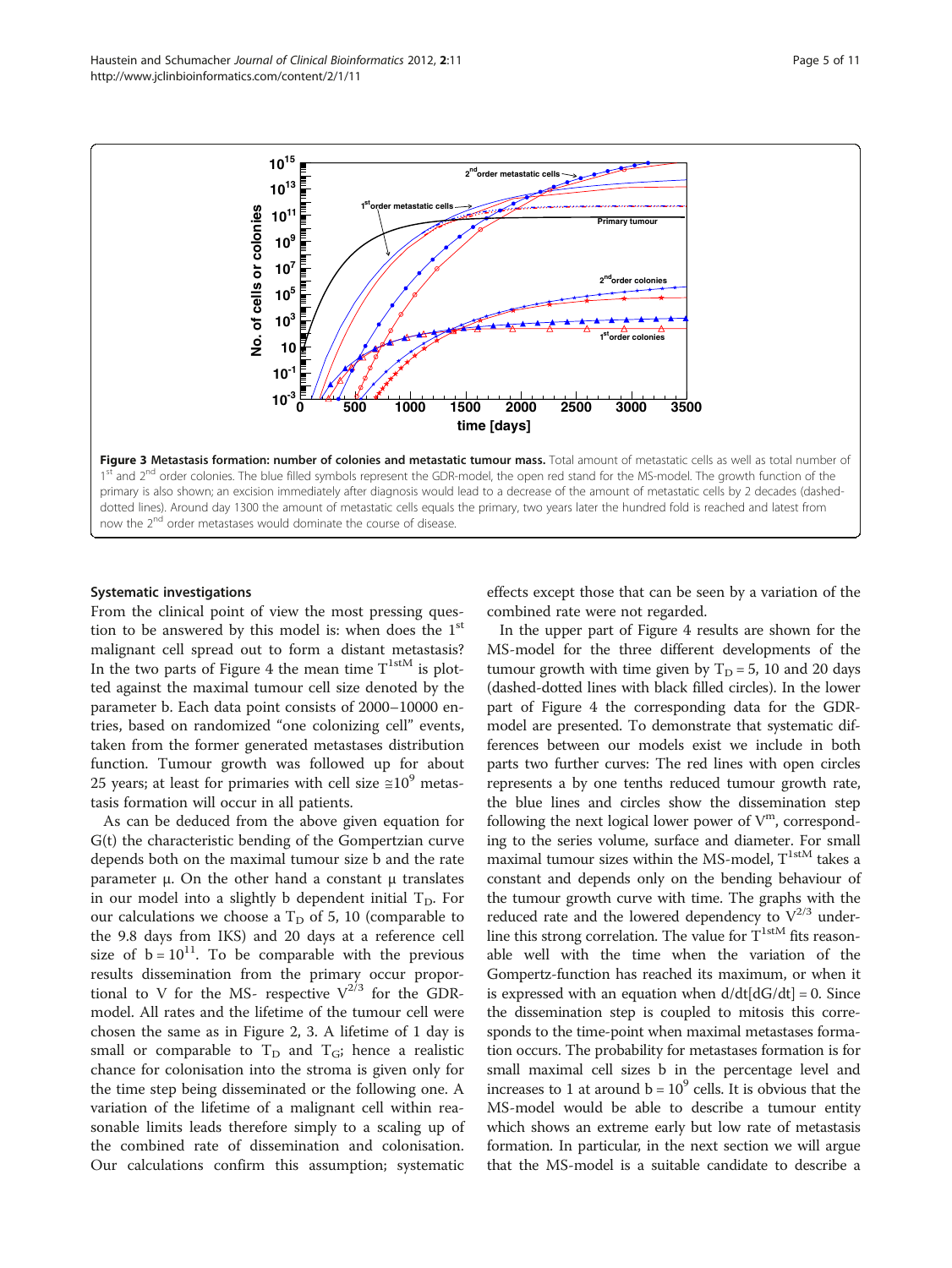<span id="page-5-0"></span>Haustein and Schumacher Journal of Clinical Bioinformatics 2012, 2:11 Page 6 of 11 http://www.jclinbioinformatics.com/content/2/1/11



subgroup of breast cancer data. The monotonous decreasing data points above 10<sup>9</sup> cells and the range  $b > 5.10^7$ cells for the GDR-model can be fitted with  $f(b) = -\gamma/\mu \cdot \log \frac{f(b)}{f(b)}$  $(1-\log(\beta)/\log(b))$ ; a functional relation which is already known in a similar form from the combination of μ with T<sub>D</sub>. The parameter γ is simply a scaling factor and β depends both on  $\mu$  or  $T_D$  and the dissemination characteristics  $\text{V}^{\text{m}}.$  For the GDR-model the comparison of the three graphs of  $T_D = 10$  days but with different rates or dissemination characteristics emphasize again that a common asymptotic value for  $T^{1stM}$  will be reached if small tumour sizes are considered. Different to the MS-model, the GDRmodel  $\text{T}^{\text{1stM}}$  does not correspond to the maximum of the variation of the Gompertzian growth. If the follow up time is sufficiently long, metastases formation will occur even if the primary does not change its size any longer as it has

reached its maximum size. In contrast to the MS-model where metastases start early and with low rate the metastases in the GDR model will colonize relative late but more frequent. This metastatic pattern reflects the fundamental differences between the two models. On one hand we assume a continuous prolongation of the tumour generation time  $T_G$ . This involves a naturally ageing of the cells with slower and slower running processes but with a regular and balanced sequence in mitosis and apoptosis. On the other hand we have highly active tumour cells;  $T_G$ remains constant but everything run with a high and lethal error rate. The fraction for doubling and apoptosis are shifted against each other which results in the decreasing tumour growth. Both models find their analogy in the biology of cells. It is known that a misbalance of anabolic and metabolic processes, reduced concentrations of enzymes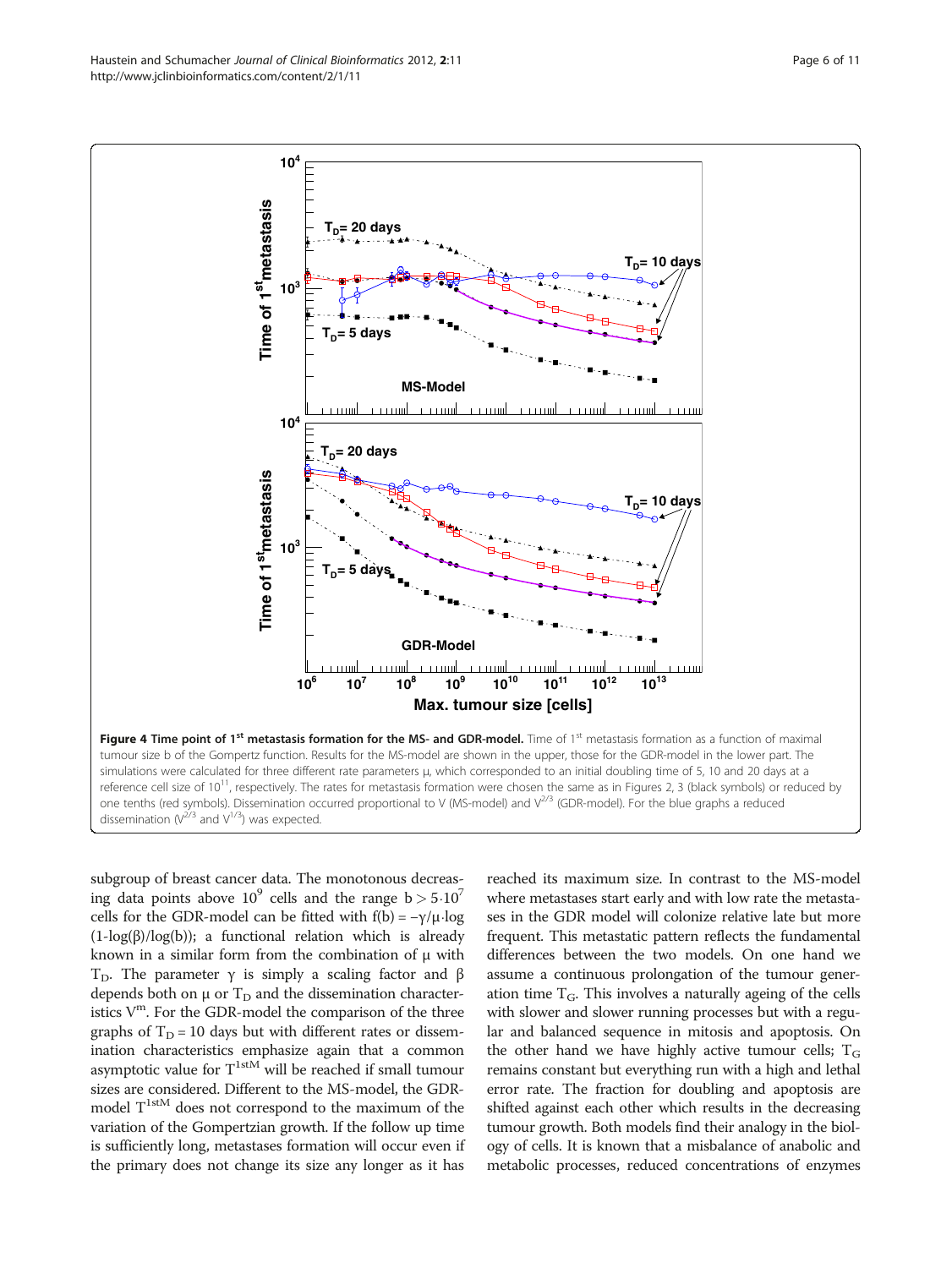or a failure in signal transduction is jointly responsible for an ageing of cells. Inadequate repair mechanism or missing stop signals in time during  $G_0$ -phase of mitosis on the other hand leads to a slightly increasing of unformed and later apoptotic cells.

#### A clinical application in breast cancer

After having adjusted our mathematical model to the IKS data, we wanted to expand its application to the breast cancer data from the Munich Cancer Registry (MCR) [[7,8](#page-10-0)]. We followed their argument that the mean age of women, who have different pTx category at the time of initial diagnosis of breast cancer, reflects the mean tumour growth. This assumption should at least be valid for small tumours of the pT1 and pT2 categories. Expecting a Gompertzian growth function, the initiation of tumour growth and the bending behaviour for different maximal tumour cell sizes can then be fitted. The data from Munich cancer registry give a mean age of 57 years for pT1 and 58.1 years for pT2 indicating a mean time of 1.1 years for progression from pT1 to pT2. Metastasis formation at time of initial diagnosis was observed in 1.1% of the pT1 cases and 4.2% for pT2 cases. No discrimination was made concerning histological grade, oestrogen-receptor positivity or lymph node involvement. It must also be noted, that the mean age of pT3 patients with 55.9 years is younger then that of both pT1/2 patients and pT4 patients which showed an unexpectedly high mean age of 65.3 years. Without studying the age distributions inside the groups in detail we have no definite explanation why pT3 tumours do manifest at younger-aged patients. One reason could be that an extremely aggressive or fast growing subgroup of cancer is responsible for this effect. The relative high proportion of G3 and oestrogen-receptor-negative cases points toward that explanation. Particularly the small numbers of 671 patients for pT3 (5772 for pT1, 4897 for pT2, 1092 for pT4) are surprising. Because of these inconsistencies within the age distribution data from pT3/4 patients were not taken into consideration. Nevertheless the numbers of cases with metastasis formation with 9.7 and 21%, respectively, should be kept in mind, as they could give some clues about the development in time for an untreated pT1/2 tumour. For pT1 tumours a mean diameter of 14 mm, 28 mm for pT2 and 60 mm for pT4 were given [[7](#page-10-0)].). The volume of a single cell was assumed to be  $10^3 \mu m^3$ . To investigate whether our results depend crucial on this estimate, calculations were done with different quotients of the volume of a primary and a metastatic cell; the results are summarized in Table [1](#page-7-0). The diameter of visible metastases was expected to be 4.57 mm corresponding to a colony size of  $5·10<sup>7</sup>$  cells, if primary and metastatic cells are equal in volume, or 1⋅108 cells, if a metastatic cell has only half of the volume of a primary tumour cell. In Figure [5](#page-8-0) the probabilities for metastases formation at different stages of

tumour development are plotted against the maximal reachable tumour size b. Each data point represents the mean of 2000 randomized courses of disease, each based on integer-disseminated cells taken from the former simulated time distribution of the colonizing metastases. The data are normalized to the abovementioned 1.1% at pT1 stage (black line). A comparison with the rates used for the hepatocellular carcinoma shows a considerable agreement between the two tumour entities. For example, a breast cancer primary with  $7·10^{10}$  cells in the asymptotic region and dissemination proportional to  $V^{2/3}$  as used in Figures [1,](#page-2-0) [2,](#page-3-0) [3](#page-4-0) shows only a 2.5 higher factor for the rates of  $3.6 \cdot 10^{-7}$  day<sup>-1</sup> for the GDR-model than those used for the hepatocellular carcinoma in the IKS model. The red markers and lines in Figure [5](#page-8-0) show the calculated probabilities for metastasis formation at time of  $1<sup>st</sup>$  diagnosis for pT2 category. The blue lines and symbols represent the calculated probabilities for tumours of 60 mm in diameter, which only corresponds to the mean size of a pT4 tumour and not to the mean age information as given by the Munich Cancer Registry. Nevertheless, for reasons of simplicity in the further context we will speak of pT4-stage tumours.

In the upper part of Figure [5](#page-8-0) simulation results are shown for the MS-model with dissemination proportional to  $V^{2/3}$  and  $V^{1/3}$ , the lower part shows the results for the GDR-model, again with a  $\overline{V}^{2/3}$  and  $V^{1/3}$  dependency. For both models a variation of the growth characteristics with an artificially slewed down growth behaviour of the metastatic cells are calculated and included in the plots. For the GDR-model this growth behaviour was achieved by starting the metastatic growth process with the doubling rate of the time step the malignant cell has being disseminated. Taking the same generation time  $T_G$  and error rate for mitosis as for the primary tumour, a reduced initial doubling rate consequently leads to a reduced maximal colony size of the metastases. The modified growth function for the MS-model was achieved by starting the metastatic growth just with the prolonged  $T_G$  of the generation the cell was disseminated. The ageing process is inherited. These colonies will reach the same maximal size as the primary but need for this growth significantly more time. Figure [5](#page-8-0) clearly demonstrates that the metastases formation rate of 4.2% at time of initial diagnosis for pT2 patients and also the 21% for the pT4 patients can hardly be reached. Dependencies as  $V^{1/3}$  for the MS-model or even lower ones for the GDR-model are needed for the dissemination step, in order to achieve partly congruence between the clinical breast cancer data and our calculated probabilities.

Tumours of pT1 stage are in diameter just 3 times larger than our current clinical detection limit. To detect metastases of nearly equal size as the primary tumour indicates that the metastasis initiating cell must have been disseminated extremely early during tumour progression and even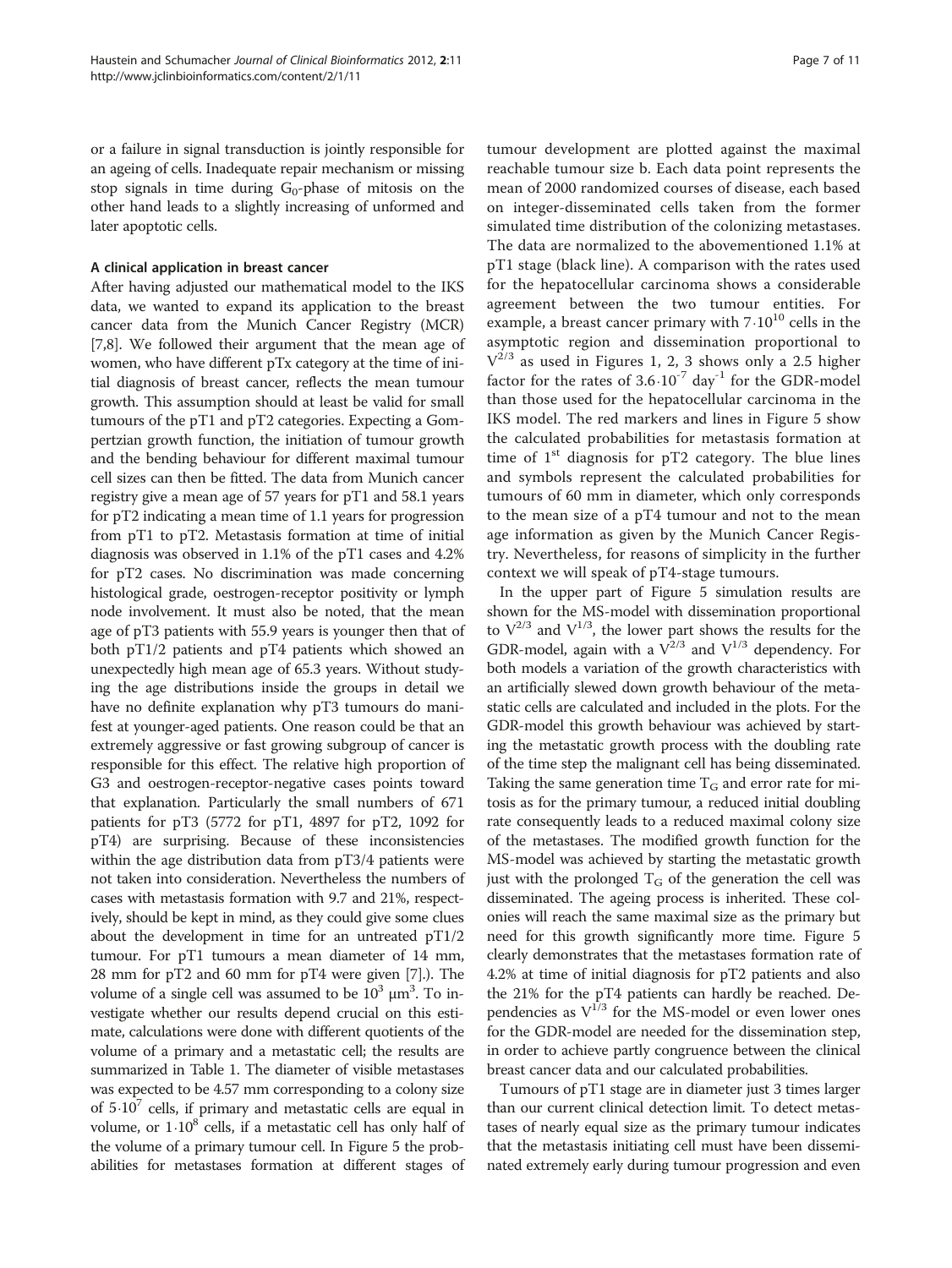| <b>Dissemination</b><br>from primary | Metastases growth<br>characteristis |                                      |       | <b>MS-Model</b>                    |                |            |                                            | <b>GDR-Model</b>                   |                |            |                                |
|--------------------------------------|-------------------------------------|--------------------------------------|-------|------------------------------------|----------------|------------|--------------------------------------------|------------------------------------|----------------|------------|--------------------------------|
|                                      |                                     | Single Cell size<br>$[10^3 \mu m^3]$ |       | <b>Metastasis</b><br>Formation [%] |                |            | Mean time of 1 <sup>st</sup><br>colonizing | <b>Metastasis</b><br>Formation [%] |                |            | Mean time of 1st<br>colonizing |
|                                      |                                     | Prim.                                | Meta. | Visible at pT2                     | Visible at pT4 | Before pT1 | cell [months]                              | Visible at pT2                     | Visible at pT4 | Before pT1 | cell [months]                  |
| $\vee$                               | P                                   |                                      |       | 95.0                               | 100.0          | 100.0      | 22.6                                       | 99.5                               | 100.0          | 100.0      | 23.7                           |
|                                      |                                     | $\overline{2}$                       |       | 93.3                               | 100.0          | 100.0      | 22.1                                       | 97.0                               | 100.0          | 100.0      | 23.3                           |
| $V^{2/3}$                            | P                                   |                                      |       | 36.6                               | 100.0          | 100.0      | 27.5                                       | 48.2                               | 100.0          | 100.0      | 28.3                           |
|                                      |                                     | $\overline{2}$                       |       | 32.3                               | 100.0          | 100.0      | 27.5                                       | 40.5                               | 100.0          | 100.0      | 28.1                           |
|                                      |                                     |                                      | 0.5   | 41.2                               | 100.0          | 100.0      | 23.9                                       | 60.7                               | 100.0          | 100.0      | 24.7                           |
|                                      | A                                   |                                      |       | 10.6                               | 87.9           | 100.0      | 16.2                                       | 5.5                                | 22.7           | 71.6       | 13.4                           |
|                                      |                                     | $\overline{2}$                       |       | 9.5                                | 79.6           | 100.0      | 17.1                                       | 5.8                                | 24.2           | 89.1       | 14.1                           |
|                                      |                                     |                                      | 0.5   | 10.3                               | 90.5           | 100.0      | 14.5                                       | 6.0                                | 25.2           | 77.7       | 11.9                           |
| $V^{1/3}$                            | P                                   |                                      |       | 6.9                                | 42.4           | 45.9       | 53.1                                       | 9.4                                | 63.9           | 61.2       | 45.2                           |
|                                      |                                     | $\overline{2}$                       |       | 6.6                                | 44.4           | 59.2       | 51.2                                       | 8.4                                | 58.2           | 76.6       | 45.2                           |
|                                      |                                     |                                      | 0.5   | 7.9                                | 54.1           | 63.9       | 49.4                                       | 10.9                               | 75.4           | 80.3       | 40.0                           |
|                                      | A                                   |                                      |       | 4.0                                | 17.3           | 98.1       | 29.5                                       | 2.5                                | 6.1            | 15.2       | 22.7                           |
|                                      |                                     | $\mathcal{P}$                        |       | 4.5                                | 17.2           | 99.3       | 30.7                                       | 3.5                                | 7.9            | 22.1       | 23.6                           |
|                                      |                                     |                                      | 0.5   | 5.0                                | 20.2           | 99.8       | 25.8                                       | 3.5                                | 8.7            | 19.9       | 19.6                           |

## <span id="page-7-0"></span>Table 1 Probability and time of 1<sup>st</sup> metastasis formation

Summary of the simulation results for the interval [7.5⋅10<sup>11</sup>, 1.25⋅10<sup>12</sup> cells] of the maximal reachable tumour size. The normalisation to 1.1% at pT1 was done in the same way as described for Figure [5.](#page-8-0) The mean values are given for the probability of metastasis formation visible at pT2 and pT4 stage as well as mean time and probability that the primary has spread before the time of 1<sup>st</sup> diagnosis at stage pT1. Metastases grow like the primary (P) or with a model dependent artificial reduced behaviour (A). The volume of a primary or metastatic tumour cell was varied by a factor of two, therefore visibility was assumed to occur at a minimal colony size of  $5·10<sup>7</sup>$  and  $1·10<sup>8</sup>$  cells.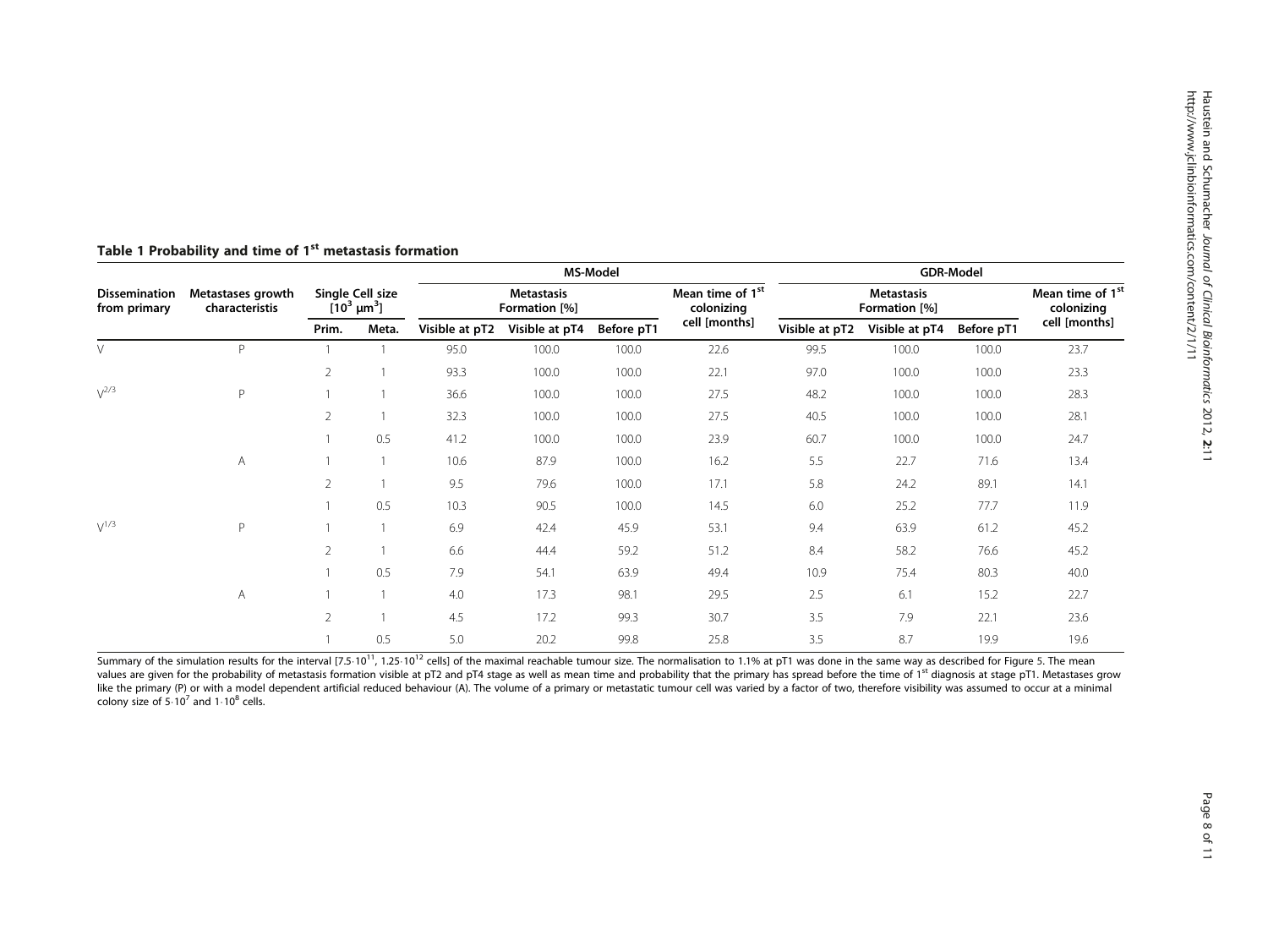more importantly at a considerable rate of spread. Consequently the numbers of metastases will then increase nearly exponentially. Some mouse models [\[9\]](#page-10-0) suggest an extremely early start of the dissemination process and are at least therefore in good agreement with our calculations. For reasons of clearness we recapitulate our assumptions: the whole data sample can be described by a single model and pT1 and pT2 mean age reflects the Gompertzian like tumour growth. Then it is mandatory, that either proportionalities  $\leq V^{1/3}$  should be taken into account to describe the low clinical probabilities for metastasis formation or the growth characteristics of metastatic cells should be different from that of the primordial stem cell initiating the primary tumour. Our models with the artificially reduced growth functions of the cells within metastases apparently come into the range of the clinical data. Due to the reduced maximal colony size in the variation of the GDR-model metastases do not become large enough to be clinically detectable and the probability for the presence of metastases at stage pT2 is around 3%. At pT4 the probability falls below 10% where 21% was given for the MCR data. This indicates that the reduced growth as chosen for the GDR model somewhat underestimate the real growth characteristics. Anyhow it clearly demonstrates that a similar mechanism would be helpful to reproduce the data. More favourable is the situation for the MS-model. Metastases that colonize distant organs at a later stage of malignant progression grow much slower than the primary tumour initially did. They remain hidden for a long time ("dormancy"). Under these assumptions we achieve a fair accordance with the data from the cancer registry, both pT2 and pT4-stage probabilities are reproduced. The complete data set is summarized

Munich Cancer Registry probabilities for pT2 and pT4. The normalisation to 1.1% at pT1-stage (black line) was calculated for the entire interval [5⋅10<sup>10</sup>, 10<sup>13</sup> cells] of maximal tumour sizes; only one typical curve is shown for each plot. For every data point the mean of 2000 randomized courses of disease, each based on integer-disseminated cells, was calculated.

<span id="page-8-0"></span>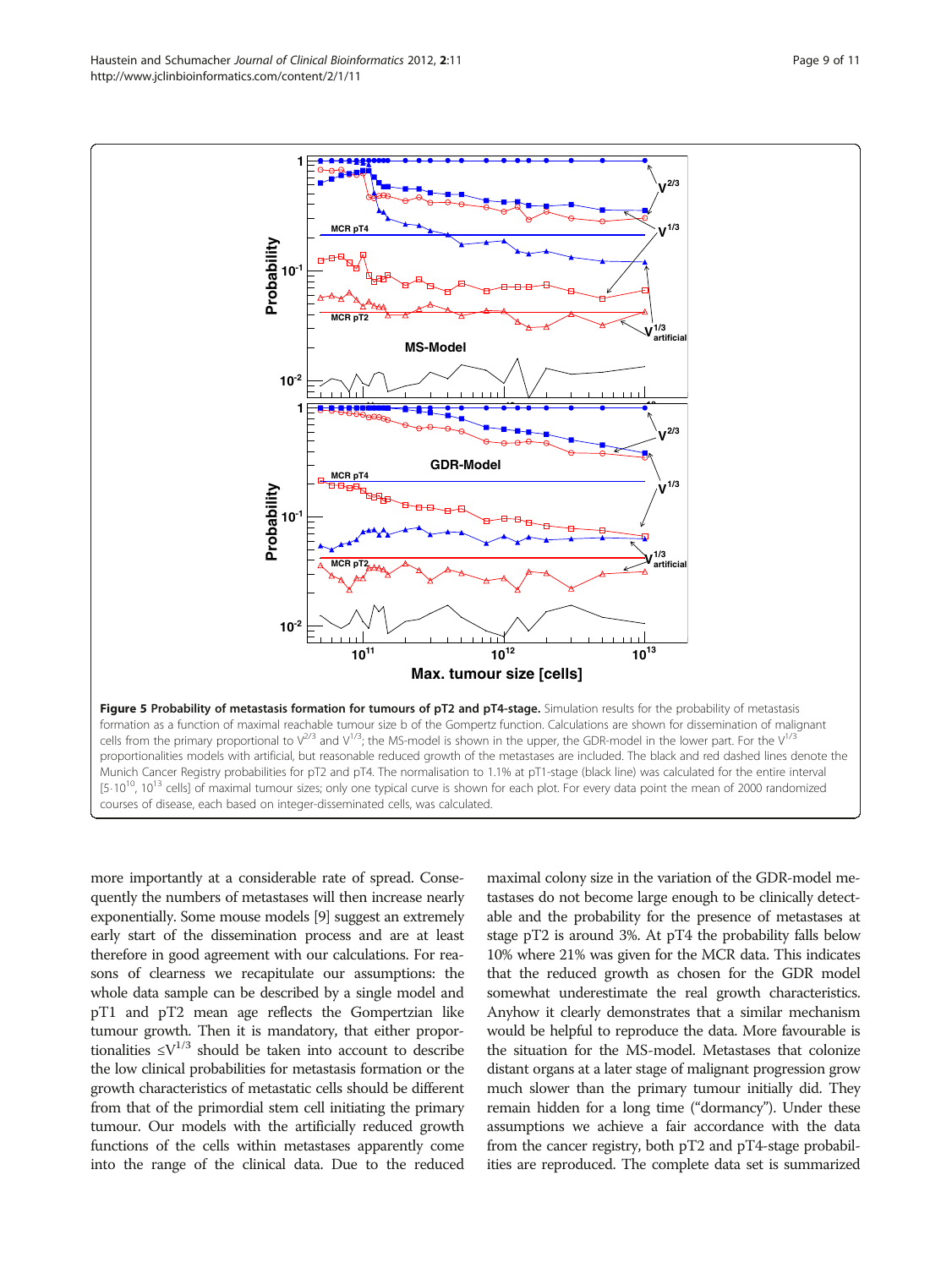in Table [1](#page-7-0), given are the mean values for the interval  $[7.5 \cdot 10^{11}, 1.25 \cdot 10^{12}$  cells] of the maximal reachable tumour size.

We have verified that a variation of the single cell size of both, primary and metastatic cells in the same direction do not lead to any noteworthy shift in the probabilities of metastasis formation. This is mainly due to the normalization at pT1-stage. To show that our method is in general insensitive to the exact size of a tumour cell calculations where the quotient of metastatic and primary cell diameter varies by a factor ±2 are also given. Small systematic effects can only be seen for the standard growth behaviour of the metastatic cells. A reduction of the metastatic single cell size to half volume results in a relative 5-10% higher probability for primary metastasis formation at the pT2-stage. This is a direct consequence of the reduced visibility during the normalisation procedure to 1.1% at pT1-stage. On the other hand, doubling of the primary single cell size leads to a smoother bending of the tumour growth curve with a reduced growth rate. The increase in metastasis formation between pT1 and pT2 will therefore also be reduced. Again a 5-10% effect relative to the standard values can be seen.

In the following we will focus on those models in which metastases grow like the primary tumour. The time a primary tumour of the considered size  $(10^{12} \text{ cells})$  needs to reach the pT1 stage is single cell size dependent 49.4 month for cells of  $2·10<sup>3</sup> \mu m<sup>3</sup>$  in volume, respective 54.9 month for  $10^3 \mu m^3$  cells. The mean time for the 1<sup>st</sup> malignant cell to colonize into the stroma of the target organ lay around 23 month for the V-dependency and 28 and 45–53 months for the surface and diameter dependencies, respectively. All time distributions have a full width at half maximum of around 70%. These findings indicate that at least in half of the patients metastasis formation has taken place before the primary tumour became visible. The relative survival after 15 years with an over all metastasis formation rate was calculated to 77.6% for pT1 and 24.1% for pT4 [\[7\]](#page-10-0), not differentiated by any treatment modalities. The MS- as well as the GDR-model with a  $\rm V^{1/3}$  dependency for dissemination would best have the ability to explain the data if a reduction of metastases due to radioor chemotherapy is incorporated.

## **Discussion**

We proposed a simple model of metastasis formation based on successive series of generations of tumour cells. With relative low computational power our model enables a fast insight into the growth and spreading behaviour of malignant tumours. The modelling itself is independent from the specific growth characteristics of a particular tumour. Here we concentrate on the Gompertzian growth and developed models rooted in the biological behaviour of malignant cells to describe such a growth function.

Inside our framework we have demonstrated which mandatory implications can be deduced from the occurrence of metastases at a definite time. Especially the calculations based upon clinical data support the hypothesis that formation of metastases is a continuous and extreme early event during malignant progression. Our results are in good accordance with the analytical solution of Iwata et al. [[4](#page-10-0)], who calculated their model according to a real clinical case. This accordance is remarkable, because we use a simple, straightforward simulation of successive generations of tumour cells whereas the IKS-model is a complex solution for the development in time of the size distribution of metastases. Moreover we have demonstrated that our models should in principle be able to describe the breast cancer data of the Munich Cancer Registry as well. A combination of different V-dependencies for metastasis formation, a small but fast component that dominates the probability at pT1 stage and a slow  $V^{1/3}$  dependency for the further observed low numbers at pT2 and pT4 stages should be able to cover the whole range of growth and metastasis pattern. Additional and more detailed clinical data are however necessary before definite statements can be made.

#### Conclusions

A novel approach to simulate tumour growth and metastasis formation is presented. Within the framework of our model growth and dissemination characteristics of metastatic cells originating from cells in the primary tumour can be modelled. We adopted our model to clinical breast cancer data thus showing its ability to perform systematic analyses relevant for clinical breast cancer research and treatment. In particular, our calculations using these clinical data show that generally metastases formation has already been happened before the primary tumour can be detected with current clinical methods.

#### Abbreviations

IKS: The authors Iwata, Kawasaki and Shigesada; MS: Metabolic stagnation; GDR: Generation dependent rates; MCR: Munich Cancer Registry; pT1,pT2,pT3, pT4: histopathological TNM classification of malignant tumours.

#### Competing interests

The authors declare that they have no competing interests.

#### Acknowledgements

We thank Prof. N. Shigesada for her comments while performing the numerical calculations of the analytical solution of the IKS-model. We are especially indebted to Dr. J. Prahl for reviewing and deeply discussing our mathematical ansatz.

#### Authors' contributions

VH did the writing of the programme for the calculations and wrote the first version of the manuscript. VH and US contributed and participated equally in the design of the general outline of the work. US helped in finalising and editing of the final version of the manuscript. Both authors read and approved the final manuscript.